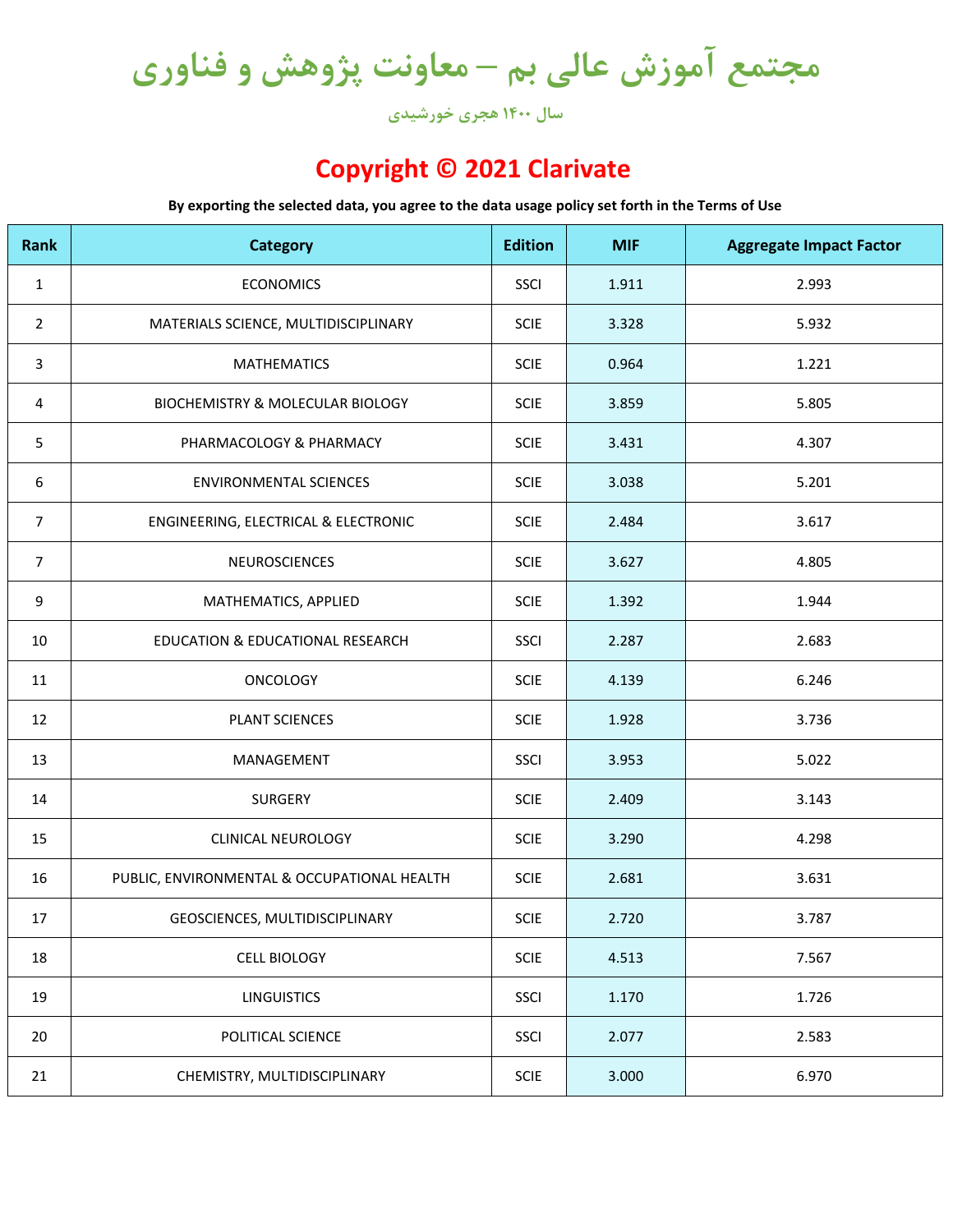| 22 | PUBLIC, ENVIRONMENTAL & OCCUPATIONAL HEALTH | SSCI        | 2.416 | 3.230 |
|----|---------------------------------------------|-------------|-------|-------|
| 23 | <b>GENETICS &amp; HEREDITY</b>              | <b>SCIE</b> | 3.271 | 4.664 |
| 23 | <b>ZOOLOGY</b>                              | <b>SCIE</b> | 1.442 | 1.769 |
| 25 | MEDICINE, GENERAL & INTERNAL                | <b>SCIE</b> | 2.375 | 5.181 |
| 26 | <b>ECOLOGY</b>                              | <b>SCIE</b> | 2.673 | 3.959 |
| 27 | CHEMISTRY, PHYSICAL                         | <b>SCIE</b> | 3.399 | 7.254 |
| 27 | COMPUTER SCIENCE, INFORMATION SYSTEMS       | <b>SCIE</b> | 2.744 | 3.602 |
| 27 | <b>IMMUNOLOGY</b>                           | SCIE        | 4.271 | 5.738 |
| 30 | PHYSICS, APPLIED                            | <b>SCIE</b> | 2.506 | 5.134 |
| 31 | BIOTECHNOLOGY & APPLIED MICROBIOLOGY        | <b>SCIE</b> | 3.209 | 4.991 |
| 32 | <b>PSYCHIATRY</b>                           | <b>SCIE</b> | 3.429 | 4.566 |
| 33 | <b>BUSINESS</b>                             | <b>SSCI</b> | 4.300 | 5.499 |
| 34 | LAW                                         | SSCI        | 1.333 | 1.660 |
| 35 | SOCIOLOGY                                   | <b>SSCI</b> | 1.959 | 2.442 |
| 36 | <b>VETERINARY SCIENCES</b>                  | <b>SCIE</b> | 1.509 | 2.107 |
| 37 | ENDOCRINOLOGY & METABOLISM                  | SCIE        | 4.010 | 5.328 |
| 38 | <b>FOOD SCIENCE &amp; TECHNOLOGY</b>        | <b>SCIE</b> | 2.724 | 4.309 |
| 39 | ENGINEERING, CHEMICAL                       | <b>SCIE</b> | 2.908 | 5.765 |
| 39 | <b>PSYCHIATRY</b>                           | <b>SSCI</b> | 2.940 | 4.193 |
| 41 | CARDIAC & CARDIOVASCULAR SYSTEMS            | <b>SCIE</b> | 3.064 | 5.443 |
| 42 | COMPUTER SCIENCE, ARTIFICIAL INTELLIGENCE   | SCIE        | 2.617 | 5.048 |
| 42 | MEDICINE, RESEARCH & EXPERIMENTAL           | SCIE        | 4.036 | 4.760 |
| 42 | PSYCHOLOGY, MULTIDISCIPLINARY               | SSCI        | 2.159 | 3.390 |
| 45 | <b>MICROBIOLOGY</b>                         | <b>SCIE</b> | 3.473 | 5.079 |
| 46 | ENGINEERING, CIVIL                          | SCIE        | 2.470 | 3.865 |
| 46 | <b>MECHANICS</b>                            | <b>SCIE</b> | 2.358 | 3.975 |
| 48 | ENGINEERING, MECHANICAL                     | <b>SCIE</b> | 2.085 | 3.440 |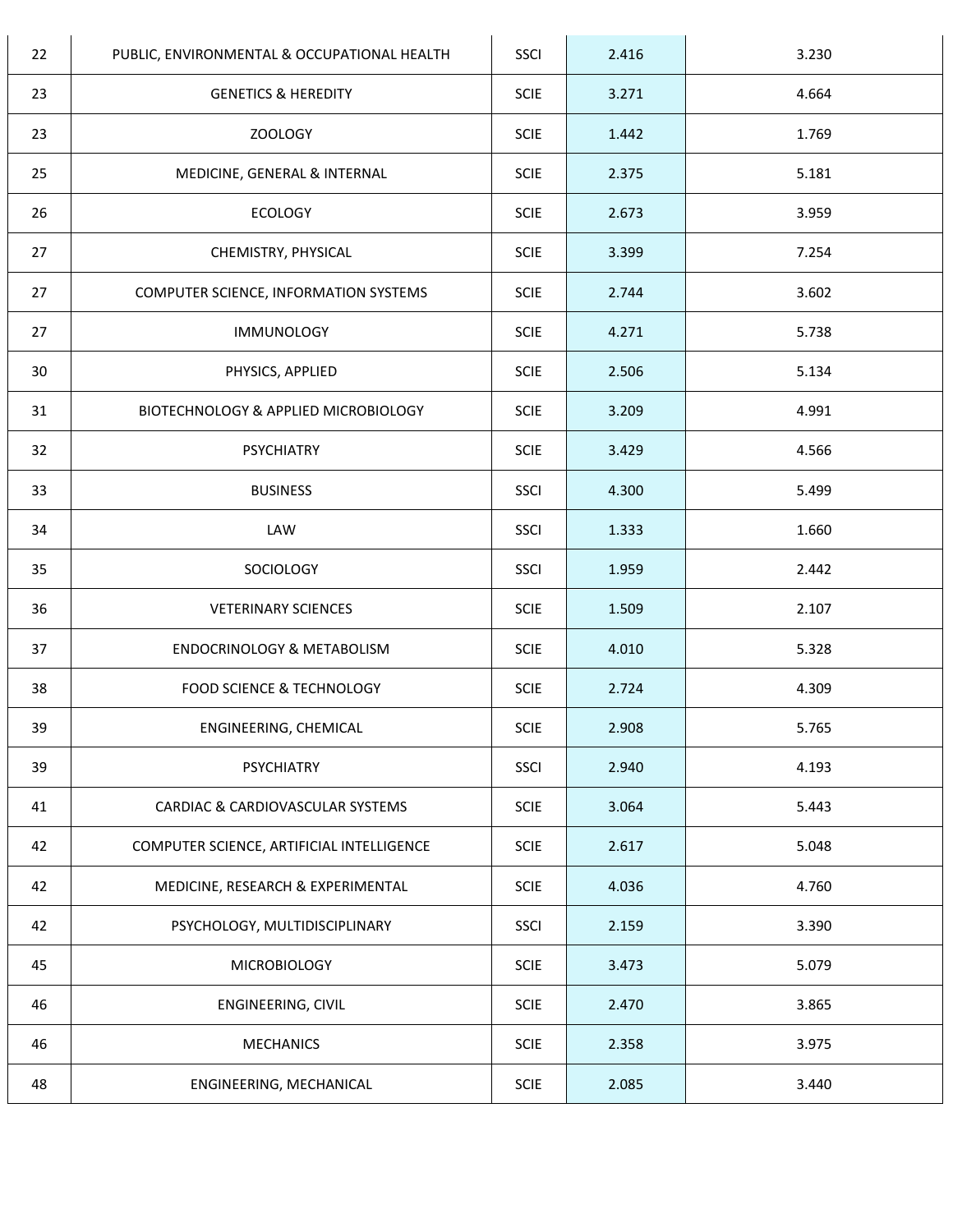| 49 | RADIOLOGY, NUCLEAR MEDICINE & MEDICAL IMAGING    | <b>SCIE</b> | 2.866 | 3.965 |
|----|--------------------------------------------------|-------------|-------|-------|
| 50 | PSYCHOLOGY, CLINICAL                             | SSCI        | 2.835 | 3.726 |
| 51 | <b>PEDIATRICS</b>                                | <b>SCIE</b> | 2.197 | 2.740 |
| 52 | <b>ENVIRONMENTAL STUDIES</b>                     | <b>SSCI</b> | 3.182 | 4.359 |
| 52 | STATISTICS & PROBABILITY                         | <b>SCIE</b> | 1.479 | 2.048 |
| 54 | <b>NURSING</b>                                   | <b>SCIE</b> | 1.924 | 2.186 |
| 55 | <b>NURSING</b>                                   | SSCI        | 1.888 | 2.184 |
| 56 | <b>ENERGY &amp; FUELS</b>                        | <b>SCIE</b> | 3.934 | 7.341 |
| 57 | COMPUTER SCIENCE, INTERDISCIPLINARY APPLICATIONS | <b>SCIE</b> | 3.007 | 4.265 |
| 58 | COMPUTER SCIENCE, THEORY & METHODS               | <b>SCIE</b> | 1.680 | 3.302 |
| 58 | MARINE & FRESHWATER BIOLOGY                      | <b>SCIE</b> | 1.808 | 2.978 |
| 58 | SOCIAL SCIENCES, INTERDISCIPLINARY               | SSCI        | 1.943 | 2.496 |
| 61 | <b>BUSINESS, FINANCE</b>                         | SSCI        | 2.494 | 3.290 |
| 61 | COMPUTER SCIENCE, SOFTWARE ENGINEERING           | <b>SCIE</b> | 1.980 | 2.701 |
| 61 | HEALTH CARE SCIENCES & SERVICES                  | <b>SCIE</b> | 2.668 | 3.550 |
| 61 | MATHEMATICS, INTERDISCIPLINARY APPLICATIONS      | <b>SCIE</b> | 2.042 | 2.959 |
| 65 | NANOSCIENCE & NANOTECHNOLOGY                     | <b>SCIE</b> | 4.703 | 8.319 |
| 66 | <b>ENTOMOLOGY</b>                                | <b>SCIE</b> | 1.561 | 2.309 |
| 67 | <b>HISTORY</b>                                   | <b>SSCI</b> | 0.558 | 0.758 |
| 68 | <b>OPTICS</b>                                    | <b>SCIE</b> | 2.318 | 3.315 |
| 69 | <b>WATER RESOURCES</b>                           | <b>SCIE</b> | 2.692 | 3.724 |
| 70 | <b>COMMUNICATION</b>                             | <b>SSCI</b> | 2.542 | 3.257 |
| 70 | INTERNATIONAL RELATIONS                          | <b>SSCI</b> | 1.894 | 2.520 |
| 70 | METEOROLOGY & ATMOSPHERIC SCIENCES               | <b>SCIE</b> | 3.064 | 4.218 |
| 73 | <b>BIOLOGY</b>                                   | <b>SCIE</b> | 2.410 | 4.261 |
| 73 | <b>TOXICOLOGY</b>                                | <b>SCIE</b> | 3.356 | 4.253 |
| 75 | GASTROENTEROLOGY & HEPATOLOGY                    | <b>SCIE</b> | 3.933 | 6.327 |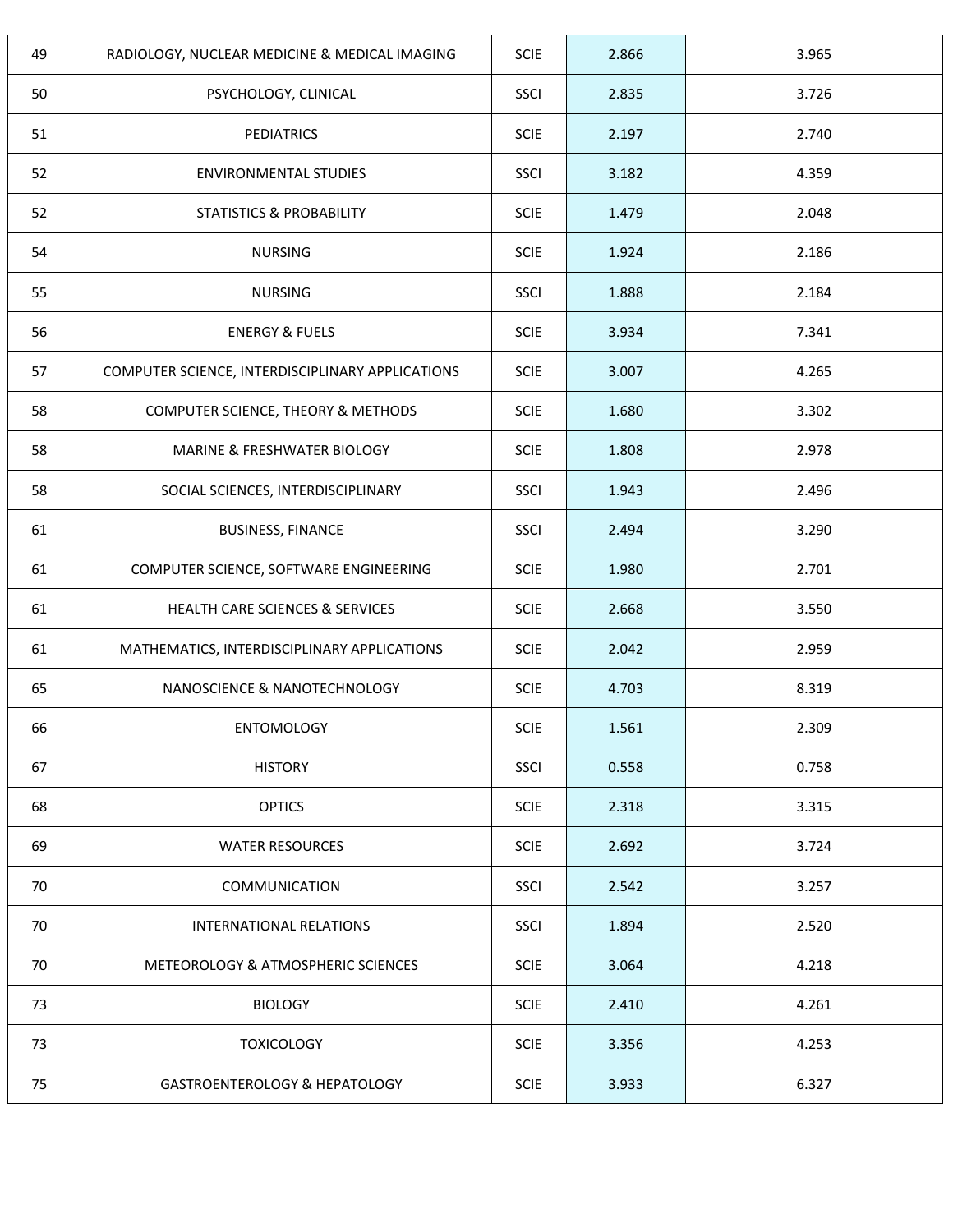| 75  | <b>INFECTIOUS DISEASES</b>               | <b>SCIE</b> | 3.536 | 4.223 |
|-----|------------------------------------------|-------------|-------|-------|
| 77  | <b>AGRONOMY</b>                          | <b>SCIE</b> | 1.799 | 2.977 |
| 77  | DENTISTRY, ORAL SURGERY & MEDICINE       | <b>SCIE</b> | 2.477 | 3.121 |
| 77  | ENGINEERING, MULTIDISCIPLINARY           | <b>SCIE</b> | 2.174 | 3.379 |
| 77  | TELECOMMUNICATIONS                       | <b>SCIE</b> | 2.947 | 3.779 |
| 81  | ENGINEERING, BIOMEDICAL                  | <b>SCIE</b> | 3.164 | 4.677 |
| 81  | PSYCHOLOGY, EXPERIMENTAL                 | <b>SSCI</b> | 2.456 | 3.487 |
| 81  | <b>UROLOGY &amp; NEPHROLOGY</b>          | <b>SCIE</b> | 2.883 | 3.994 |
| 84  | <b>NUTRITION &amp; DIETETICS</b>         | <b>SCIE</b> | 3.876 | 4.895 |
| 85  | ANTHROPOLOGY                             | SSCI        | 1.373 | 1.942 |
| 85  | <b>GEOCHEMISTRY &amp; GEOPHYSICS</b>     | <b>SCIE</b> | 2.340 | 3.273 |
| 85  | HEALTH POLICY & SERVICES                 | <b>SSCI</b> | 2.545 | 3.034 |
| 85  | POLYMER SCIENCE                          | <b>SCIE</b> | 2.594 | 4.680 |
| 85  | SPORT SCIENCES                           | <b>SCIE</b> | 2.766 | 3.521 |
| 90  | INFORMATION SCIENCE & LIBRARY SCIENCE    | <b>SSCI</b> | 2.289 | 3.666 |
| 91  | <b>GEOGRAPHY</b>                         | <b>SSCI</b> | 2.496 | 3.766 |
| 91  | PHYSICS, MULTIDISCIPLINARY               | <b>SCIE</b> | 2.132 | 3.844 |
| 93  | OPERATIONS RESEARCH & MANAGEMENT SCIENCE | <b>SCIE</b> | 2.385 | 4.348 |
| 94  | CHEMISTRY, ANALYTICAL                    | <b>SCIE</b> | 3.009 | 4.564 |
| 94  | <b>OBSTETRICS &amp; GYNECOLOGY</b>       | <b>SCIE</b> | 2.773 | 3.298 |
| 94  | PSYCHOLOGY, APPLIED                      | <b>SSCI</b> | 2.985 | 3.983 |
| 97  | <b>ORTHOPEDICS</b>                       | <b>SCIE</b> | 2.361 | 3.033 |
| 98  | PHYSIOLOGY                               | <b>SCIE</b> | 2.833 | 3.976 |
| 99  | <b>AREA STUDIES</b>                      | <b>SSCI</b> | 1.129 | 1.279 |
| 99  | METALLURGY & METALLURGICAL ENGINEERING   | <b>SCIE</b> | 1.728 | 3.615 |
| 101 | PSYCHOLOGY, DEVELOPMENTAL                | SSCI        | 2.406 | 3.585 |
| 102 | BIOCHEMICAL RESEARCH METHODS             | <b>SCIE</b> | 3.170 | 4.185 |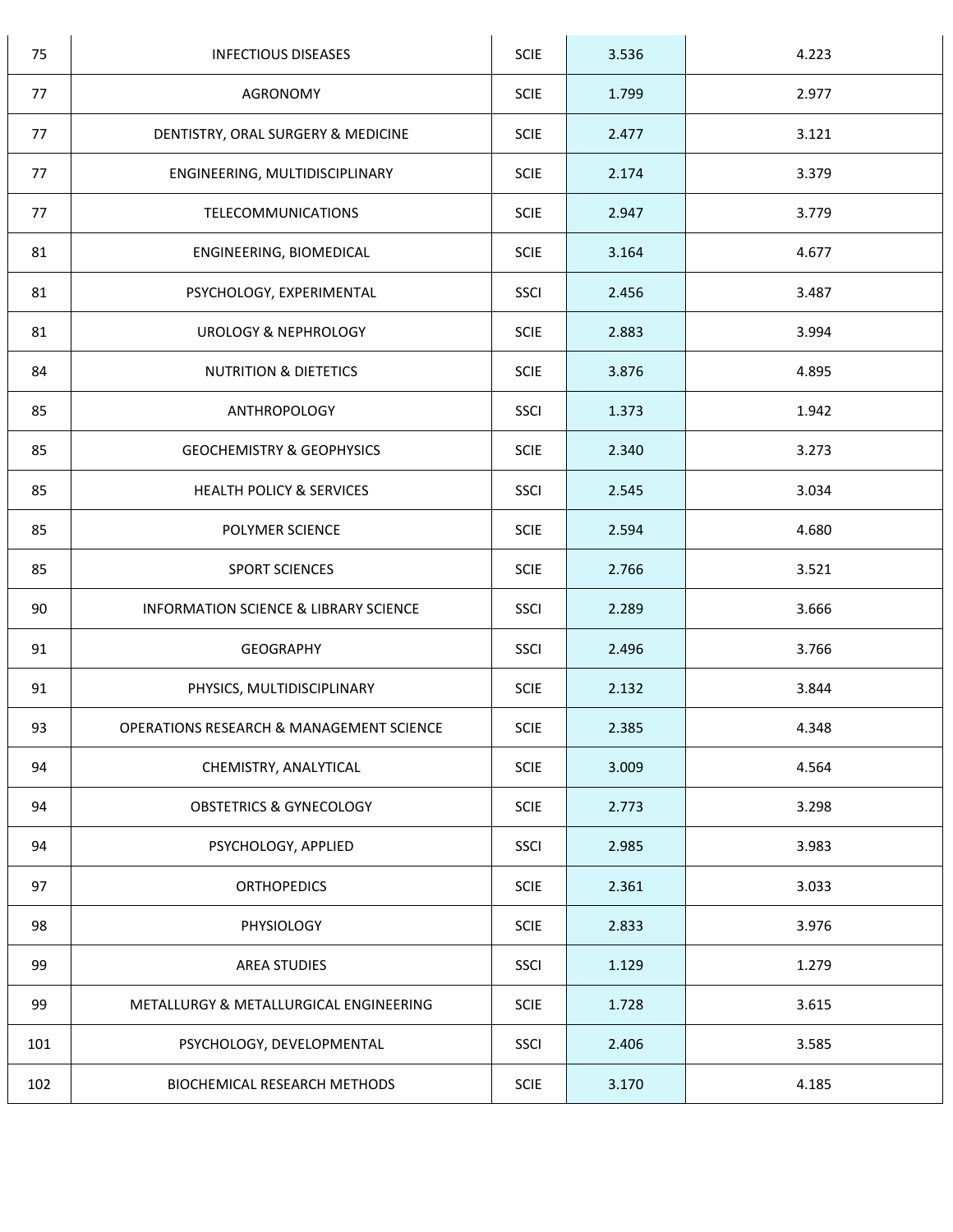| 102 | PATHOLOGY                                | SCIE        | 2.762 | 3.724 |
|-----|------------------------------------------|-------------|-------|-------|
| 102 | <b>PSYCHOLOGY</b>                        | <b>SCIE</b> | 2.778 | 3.462 |
| 105 | <b>HEMATOLOGY</b>                        | <b>SCIE</b> | 3.282 | 5.765 |
| 106 | CHEMISTRY, APPLIED                       | <b>SCIE</b> | 2.247 | 5.326 |
| 106 | REHABILITATION                           | <b>SSCI</b> | 2.036 | 2.323 |
| 108 | MULTIDISCIPLINARY SCIENCES               | <b>SCIE</b> | 2.535 | 6.440 |
| 109 | <b>BIOPHYSICS</b>                        | <b>SCIE</b> | 2.954 | 4.286 |
| 110 | <b>CRIMINOLOGY &amp; PENOLOGY</b>        | <b>SSCI</b> | 2.339 | 2.893 |
| 110 | PHYSICS, CONDENSED MATTER                | SCIE        | 2.821 | 6.461 |
| 112 | <b>ASTRONOMY &amp; ASTROPHYSICS</b>      | <b>SCIE</b> | 2.370 | 4.856 |
| 112 | <b>DERMATOLOGY</b>                       | SCIE        | 2.904 | 3.796 |
| 112 | REHABILITATION                           | <b>SCIE</b> | 2.310 | 2.705 |
| 115 | <b>FORESTRY</b>                          | <b>SCIE</b> | 1.836 | 2.576 |
| 116 | CONSTRUCTION & BUILDING TECHNOLOGY       | <b>SCIE</b> | 2.617 | 4.639 |
| 117 | OCEANOGRAPHY                             | <b>SCIE</b> | 2.335 | 2.712 |
| 117 | PERIPHERAL VASCULAR DISEASE              | <b>SCIE</b> | 3.012 | 5.225 |
| 117 | PSYCHOLOGY, SOCIAL                       | SSCI        | 2.667 | 3.238 |
| 120 | <b>INSTRUMENTS &amp; INSTRUMENTATION</b> | <b>SCIE</b> | 2.093 | 3.557 |
| 120 | <b>RESPIRATORY SYSTEM</b>                | <b>SCIE</b> | 3.209 | 5.045 |
| 122 | AGRICULTURE, DAIRY & ANIMAL SCIENCE      | <b>SCIE</b> | 1.630 | 2.356 |
| 122 | <b>AUTOMATION &amp; CONTROL SYSTEMS</b>  | <b>SCIE</b> | 2.888 | 4.601 |
| 122 | CHEMISTRY, MEDICINAL                     | <b>SCIE</b> | 3.466 | 3.999 |
| 122 | HISTORY & PHILOSOPHY OF SCIENCE          | <b>SCIE</b> | 0.828 | 1.518 |
| 126 | <b>OPHTHALMOLOGY</b>                     | <b>SCIE</b> | 2.661 | 3.190 |
| 126 | THERMODYNAMICS                           | <b>SCIE</b> | 2.372 | 4.517 |
| 128 | PSYCHOLOGY, EDUCATIONAL                  | SSCI        | 2.542 | 3.123 |
| 129 | <b>BIODIVERSITY CONSERVATION</b>         | <b>SCIE</b> | 2.298 | 3.685 |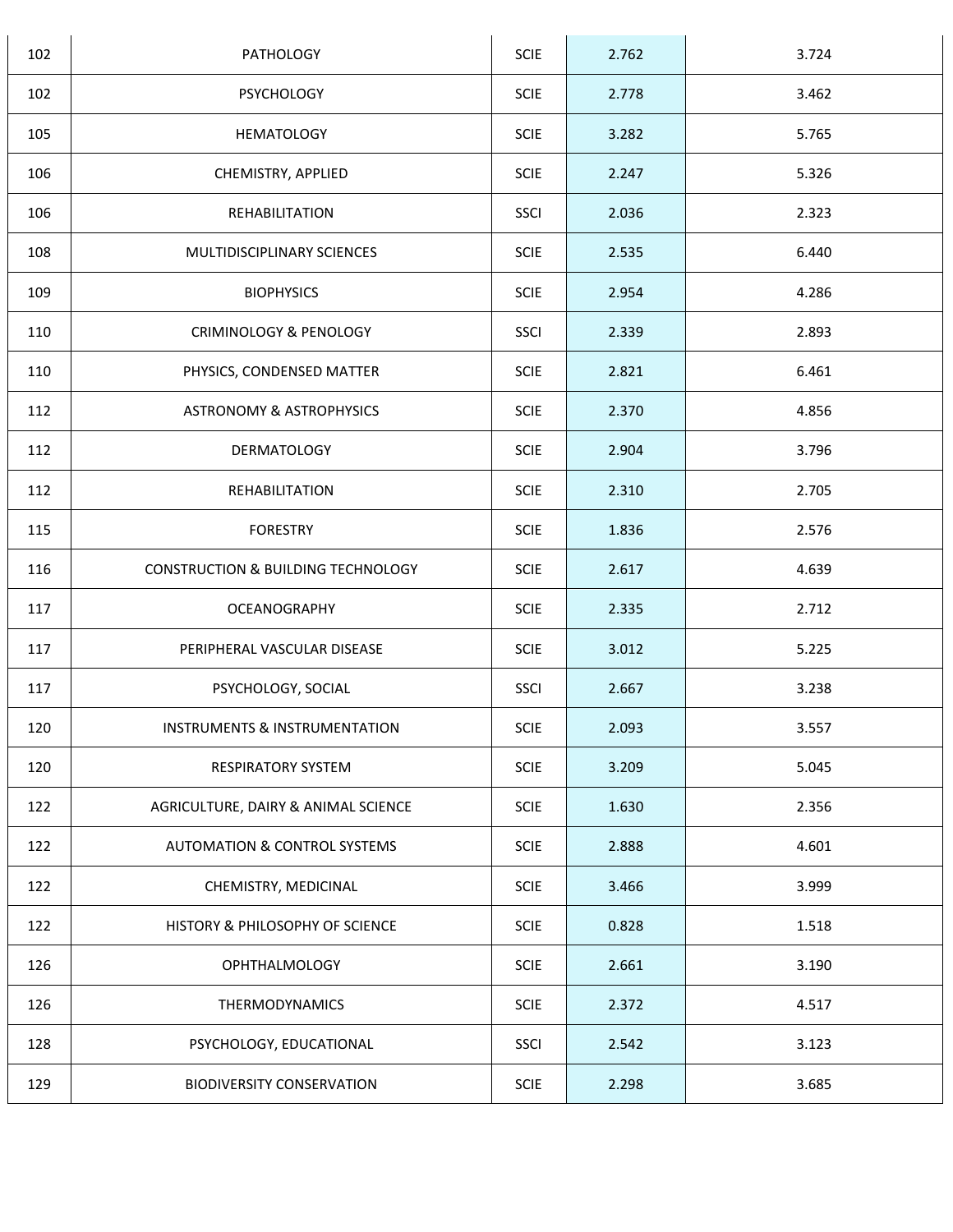| 130 | AGRICULTURE, MULTIDISCIPLINARY                          | <b>SCIE</b> | 1.382 | 3.055 |
|-----|---------------------------------------------------------|-------------|-------|-------|
| 130 | HOSPITALITY, LEISURE, SPORT & TOURISM                   | SSCI        | 3.684 | 5.440 |
| 130 | MATHEMATICAL & COMPUTATIONAL BIOLOGY                    | <b>SCIE</b> | 2.249 | 3.743 |
| 133 | CHEMISTRY, ORGANIC                                      | <b>SCIE</b> | 2.437 | 3.913 |
| 134 | <b>ETHICS</b>                                           | SSCI        | 1.723 | 2.870 |
| 135 | <b>FISHERIES</b>                                        | <b>SCIE</b> | 1.894 | 2.815 |
| 135 | PHYSICS, MATHEMATICAL                                   | <b>SCIE</b> | 1.488 | 2.382 |
| 137 | ENGINEERING, ENVIRONMENTAL                              | <b>SCIE</b> | 3.732 | 8.262 |
| 137 | PALEONTOLOGY                                            | <b>SCIE</b> | 1.587 | 2.052 |
| 139 | BEHAVIORAL SCIENCES                                     | <b>SCIE</b> | 2.917 | 3.517 |
| 139 | COMPUTER SCIENCE, HARDWARE & ARCHITECTURE               | <b>SCIE</b> | 2.312 | 3.662 |
| 139 | <b>GERIATRICS &amp; GERONTOLOGY</b>                     | <b>SCIE</b> | 3.878 | 4.508 |
| 142 | SOCIAL SCIENCES, MATHEMATICAL METHODS                   | <b>SSCI</b> | 2.098 | 2.608 |
| 143 | ENGINEERING, MANUFACTURING                              | <b>SCIE</b> | 3.215 | 4.618 |
| 143 | EVOLUTIONARY BIOLOGY                                    | <b>SCIE</b> | 2.902 | 4.732 |
| 143 | GEOGRAPHY, PHYSICAL                                     | <b>SCIE</b> | 2.757 | 3.472 |
| 146 | ENGINEERING, INDUSTRIAL                                 | SCIE        | 3.329 | 5.355 |
| 147 | <b>GEOLOGY</b>                                          | <b>SCIE</b> | 1.448 | 2.661 |
| 147 | HISTORY & PHILOSOPHY OF SCIENCE                         | SSCI        | 1.068 | 1.752 |
| 149 | <b>FAMILY STUDIES</b>                                   | SSCI        | 2.183 | 2.864 |
| 149 | PUBLIC ADMINISTRATION                                   | SSCI        | 2.745 | 3.300 |
| 151 | CHEMISTRY, INORGANIC & NUCLEAR                          | <b>SCIE</b> | 2.193 | 3.569 |
| 151 | <b>CULTURAL STUDIES</b>                                 | <b>SSCI</b> | 1.032 | 1.162 |
| 151 | SOCIAL SCIENCES, BIOMEDICAL                             | <b>SSCI</b> | 2.279 | 3.137 |
| 154 | EDUCATION, SCIENTIFIC DISCIPLINES                       | <b>SCIE</b> | 2.324 | 2.592 |
| 154 | EDUCATION, SPECIAL                                      | SSCI        | 2.064 | 2.323 |
| 154 | <b>GREEN &amp; SUSTAINABLE SCIENCE &amp; TECHNOLOGY</b> | <b>SCIE</b> | 4.752 | 6.520 |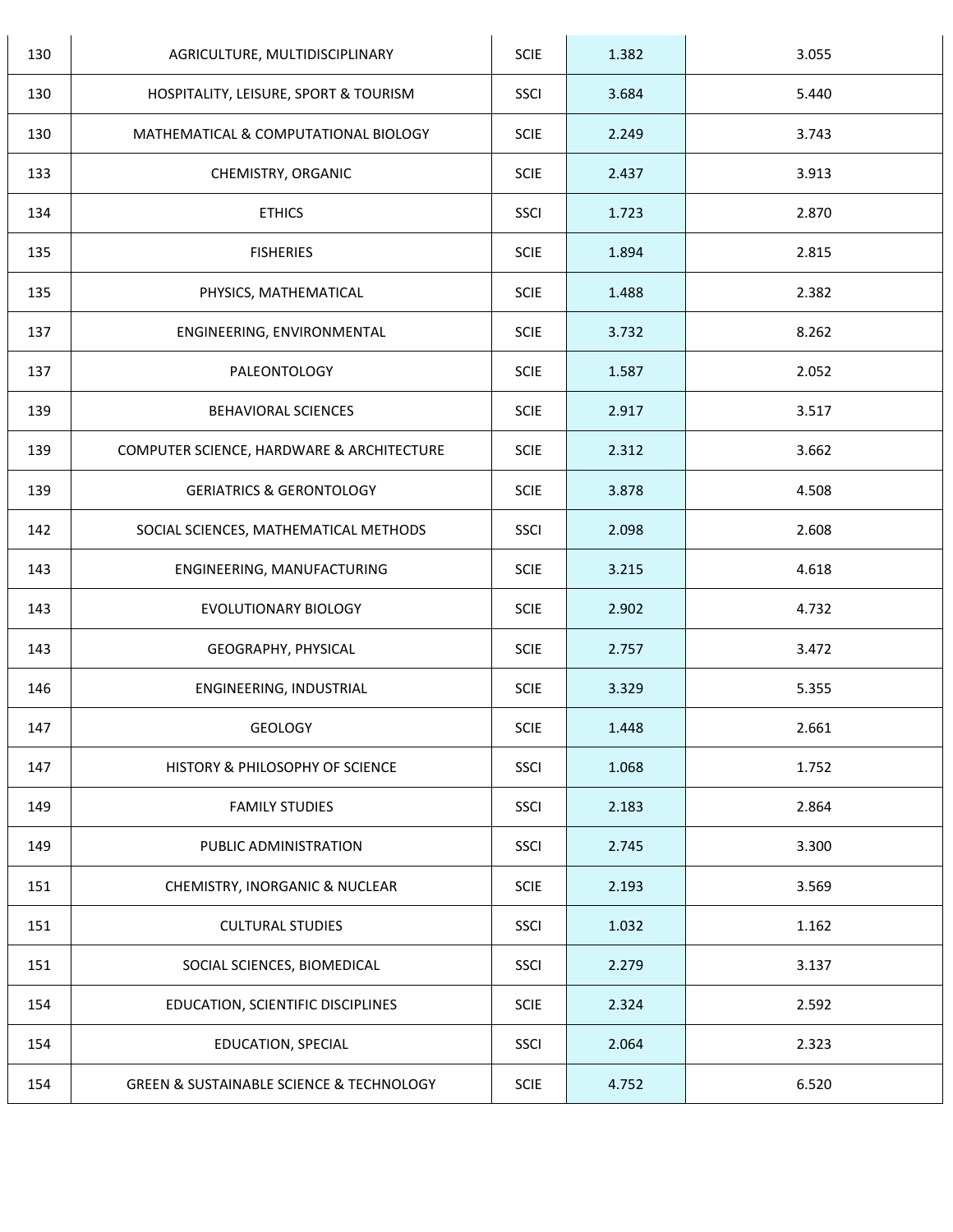| 154 | <b>OTORHINOLARYNGOLOGY</b>                     | <b>SCIE</b> | 2.099 | 2.488 |
|-----|------------------------------------------------|-------------|-------|-------|
| 154 | SOCIAL ISSUES                                  | SSCI        | 2.255 | 2.511 |
| 154 | SOCIAL WORK                                    | SSCI        | 1.797 | 2.380 |
| 154 | <b>WOMENS STUDIES</b>                          | <b>SSCI</b> | 1.770 | 2.116 |
| 161 | SPECTROSCOPY                                   | <b>SCIE</b> | 2.229 | 2.548 |
| 161 | <b>URBAN STUDIES</b>                           | SSCI        | 3.200 | 3.744 |
| 163 | DEVELOPMENT STUDIES                            | SSCI        | 2.210 | 3.365 |
| 163 | DEVELOPMENTAL BIOLOGY                          | <b>SCIE</b> | 2.500 | 4.635 |
| 163 | ENGINEERING, GEOLOGICAL                        | <b>SCIE</b> | 3.663 | 4.217 |
| 166 | MATERIALS SCIENCE, BIOMATERIALS                | <b>SCIE</b> | 3.922 | 5.978 |
| 166 | REGIONAL & URBAN PLANNING                      | SSCI        | 3.186 | 4.497 |
| 168 | PARASITOLOGY                                   | <b>SCIE</b> | 2.285 | 3.735 |
| 168 | <b>TRANSPORTATION SCIENCE &amp; TECHNOLOGY</b> | <b>SCIE</b> | 2.784 | 4.258 |
| 170 | <b>HORTICULTURE</b>                            | <b>SCIE</b> | 1.359 | 2.510 |
| 170 | PHYSICS, ATOMIC, MOLECULAR & CHEMICAL          | <b>SCIE</b> | 2.293 | 3.601 |
| 170 | SOIL SCIENCE                                   | <b>SCIE</b> | 3.092 | 4.100 |
| 170 | <b>SUBSTANCE ABUSE</b>                         | SSCI        | 2.979 | 3.701 |
| 170 | <b>TRANSPORTATION</b>                          | SSCI        | 3.487 | 4.259 |
| 175 | CRITICAL CARE MEDICINE                         | <b>SCIE</b> | 3.369 | 5.666 |
| 175 | <b>GERONTOLOGY</b>                             | <b>SSCI</b> | 2.473 | 3.397 |
| 175 | VIROLOGY                                       | <b>SCIE</b> | 3.656 | 4.634 |
| 178 | ENGINEERING, AEROSPACE                         | <b>SCIE</b> | 1.468 | 2.293 |
| 178 | HISTORY OF SOCIAL SCIENCES                     | SSCI        | 0.795 | 0.987 |
| 178 | NUCLEAR SCIENCE & TECHNOLOGY                   | <b>SCIE</b> | 1.454 | 1.865 |
| 178 | PHYSICS, FLUIDS & PLASMAS                      | <b>SCIE</b> | 2.065 | 2.605 |
| 178 | RHEUMATOLOGY                                   | <b>SCIE</b> | 4.167 | 4.941 |
| 183 | ANESTHESIOLOGY                                 | <b>SCIE</b> | 3.183 | 4.141 |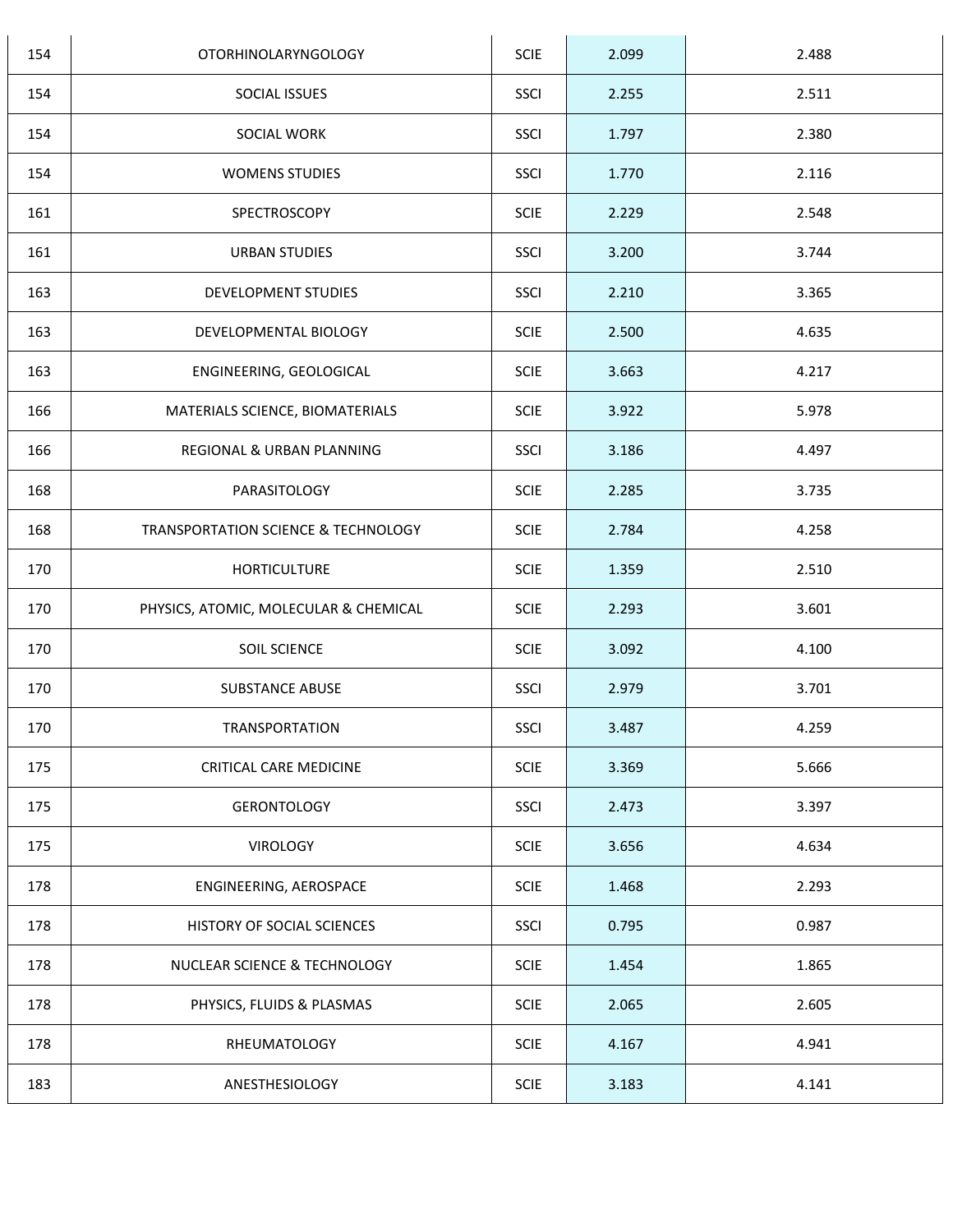| 184 | <b>ACOUSTICS</b>                              | <b>SCIE</b> | 1.685 | 2.929 |
|-----|-----------------------------------------------|-------------|-------|-------|
| 184 | <b>EMERGENCY MEDICINE</b>                     | <b>SCIE</b> | 2.265 | 2.605 |
| 184 | MATERIALS SCIENCE, CHARACTERIZATION & TESTING | <b>SCIE</b> | 1.849 | 2.884 |
| 184 | <b>REMOTE SENSING</b>                         | <b>SCIE</b> | 3.593 | 4.642 |
| 188 | <b>INDUSTRIAL RELATIONS &amp; LABOR</b>       | SSCI        | 2.338 | 2.777 |
| 188 | <b>MEDICAL INFORMATICS</b>                    | <b>SCIE</b> | 3.103 | 4.173 |
| 188 | MINERALOGY                                    | <b>SCIE</b> | 1.659 | 3.254 |
| 188 | REPRODUCTIVE BIOLOGY                          | <b>SCIE</b> | 3.191 | 3.642 |
| 192 | <b>CELL &amp; TISSUE ENGINEERING</b>          | <b>SCIE</b> | 4.169 | 5.400 |
| 192 | DEMOGRAPHY                                    | <b>SSCI</b> | 2.324 | 2.852 |
| 192 | <b>ELECTROCHEMISTRY</b>                       | <b>SCIE</b> | 3.398 | 6.238 |
| 192 | IMAGING SCIENCE & PHOTOGRAPHIC TECHNOLOGY     | <b>SCIE</b> | 2.583 | 4.591 |
| 192 | INTEGRATIVE & COMPLEMENTARY MEDICINE          | <b>SCIE</b> | 2.446 | 3.184 |
| 192 | MATERIALS SCIENCE, CERAMICS                   | <b>SCIE</b> | 1.683 | 3.593 |
| 192 | MEDICAL LABORATORY TECHNOLOGY                 | <b>SCIE</b> | 2.352 | 3.055 |
| 192 | <b>MYCOLOGY</b>                               | <b>SCIE</b> | 3.239 | 3.485 |
| 192 | PHYSICS, PARTICLES & FIELDS                   | <b>SCIE</b> | 2.513 | 4.196 |
| 201 | ALLERGY                                       | <b>SCIE</b> | 4.171 | 5.991 |
| 201 | MATERIALS SCIENCE, COMPOSITES                 | <b>SCIE</b> | 3.250 | 5.640 |
| 201 | <b>ORNITHOLOGY</b>                            | <b>SCIE</b> | 1.188 | 1.439 |
| 201 | <b>ROBOTICS</b>                               | <b>SCIE</b> | 2.819 | 3.579 |
| 205 | AUDIOLOGY & SPEECH-LANGUAGE PATHOLOGY         | <b>SCIE</b> | 2.214 | 2.220 |
| 206 | CRYSTALLOGRAPHY                               | <b>SCIE</b> | 2.077 | 2.611 |
| 207 | MATERIALS SCIENCE, TEXTILES                   | <b>SCIE</b> | 1.375 | 3.042 |
| 207 | TRANSPLANTATION                               | <b>SCIE</b> | 3.094 | 3.669 |
| 209 | COMPUTER SCIENCE, CYBERNETICS                 | <b>SCIE</b> | 2.351 | 5.774 |
| 209 | <b>TROPICAL MEDICINE</b>                      | <b>SCIE</b> | 2.184 | 2.857 |